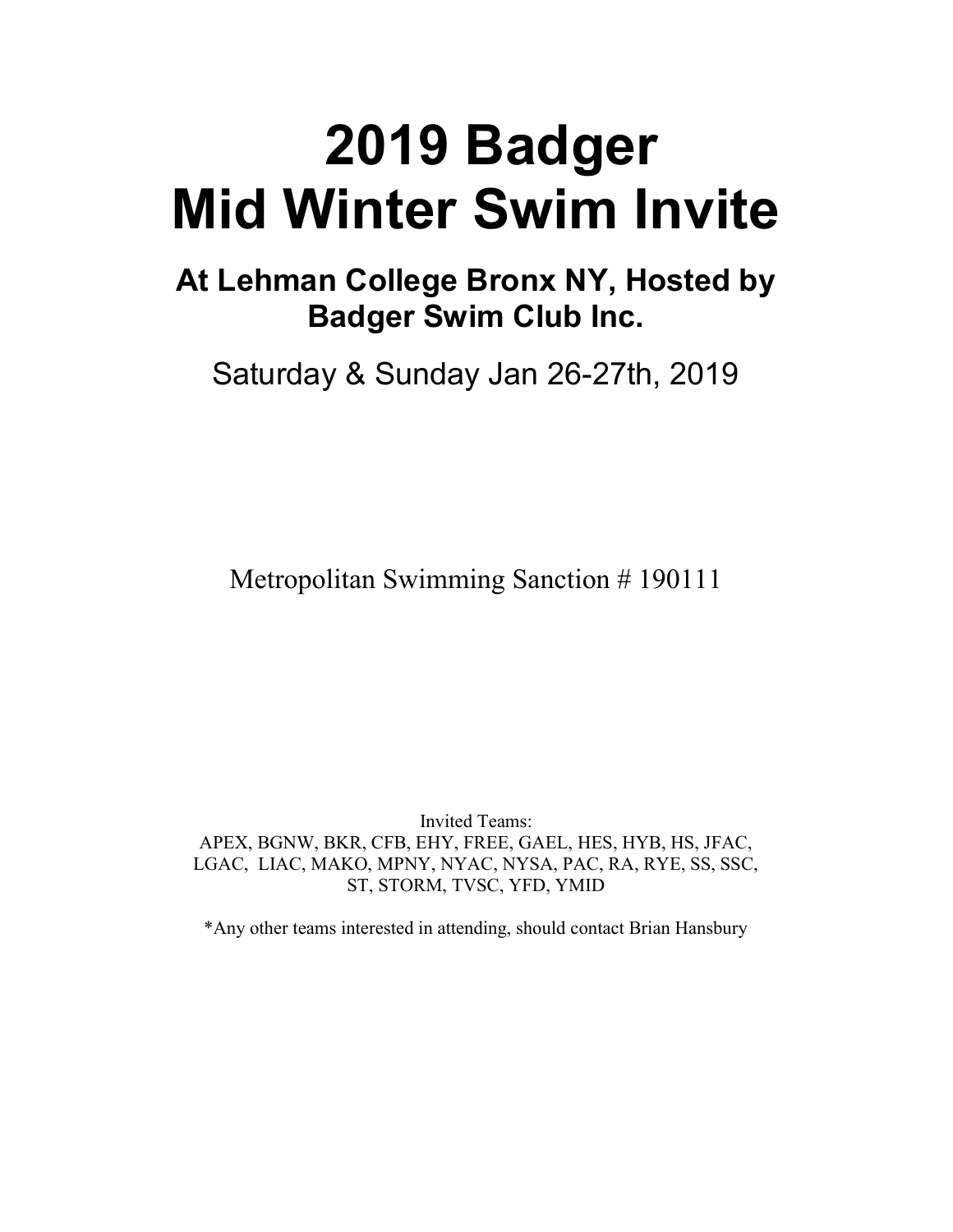# Mid Winter Swim Invite

# Hosted by Badger Swim Club

### Saturday- Sunday Jan 26-27<sup>th</sup> 2019

| Sanction:                   | Held under the sanction of USA Swimming/Metropolitan Swimming, Inc., # 190111                                                                                                                                                                               |  |  |
|-----------------------------|-------------------------------------------------------------------------------------------------------------------------------------------------------------------------------------------------------------------------------------------------------------|--|--|
| Location:                   | Lehman College, 250 Bedford Park Blvd. New York NY 10468                                                                                                                                                                                                    |  |  |
| <b>Facility:</b>            | Lehman College is an 8 lane 25 yard pool with a bulkhead. The meet will be run in the<br>deep end of the pool.                                                                                                                                              |  |  |
|                             | Dak-Tronic electronic timing system and an 8-line scoreboard. The pool has been<br>certified in accordance with Article 104.2.2C (4)                                                                                                                        |  |  |
| <b>Sessions:</b>            | Session 1: Saturday AM: 7:30 AM Warm Up – 8:30 AM Start (8&u, 9-10,13-14)                                                                                                                                                                                   |  |  |
|                             | Session 2: Saturday PM: 1:30 PM Warm-Up - 2:30 PM Start (11-12, Open)                                                                                                                                                                                       |  |  |
|                             | Session 3: Sunday AM: 7:30 AM Warm Up - 8:30 AM Start (8&u, 9-10,13-14)                                                                                                                                                                                     |  |  |
|                             | Session 4: Sunday PM: 1:30 PM Warm-Up – 2:30 PM Start (11-12, Open)                                                                                                                                                                                         |  |  |
| Format:                     | This is a timed final meet.<br>This meet will be deck seeded with coaches checking in/scratching all swimmers.                                                                                                                                              |  |  |
| Eligibility:                | Open to all invited USA Swimming registered swimmers.<br>All swimmers participating in this meet must be registered by the first day of the meet.<br>Age on Jan. 26 2019 will determine age for the entire meet.                                            |  |  |
| <b>Disability Swimmers:</b> | Swimmers with disabilities are encouraged to attend. Contact the meet director<br>if you need special consideration. The athlete (or the athlete's coach) is also responsible<br>for notifying the meet referee of any disability prior to the competition. |  |  |
| <b>Entries:</b>             | All swimmers must be a member of USA Swimming to enter and compete in this meet.<br>There will be 8&U, 9-10, 11-12, 13-14 and Open Events. Swimmers may compete up to<br>4 individual events per day and 1 Relay                                            |  |  |
|                             | Recon will be done at least one week prior to the meet.<br>NT's will not be accepted.                                                                                                                                                                       |  |  |
|                             | U.S. Mail Entries/Payment to: Badger Swim Club Inc. 119 Rockland Ave. Larchmont,<br><b>NY 10538</b>                                                                                                                                                         |  |  |
|                             | Email Entries/Confirm Entry Receipt: meetentries@badgerswimclub.com                                                                                                                                                                                         |  |  |
|                             | Sign Express Mail Waiver allowing delivery without signature                                                                                                                                                                                                |  |  |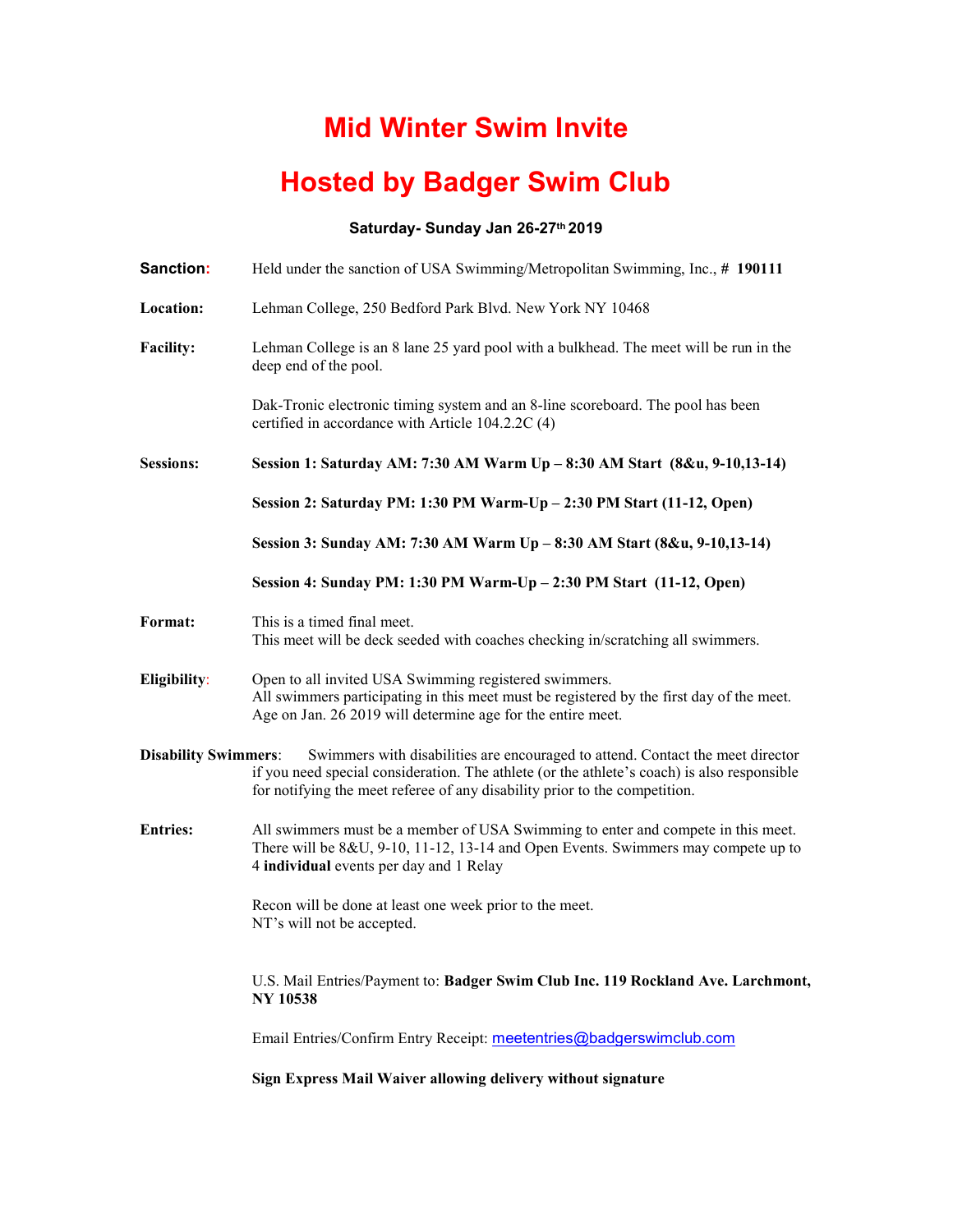#### \*Swimmers in the 1000 Freestyle must provide their own timers and counters. The host team reserves the right to limit the 1000 Freestyle events by times and entering their own swimmers into the events.

| Deadline:         | The final entry deadline for this meet is Jan 15 2019<br>No updates of times.                                                                                                                                                                                                                                                                                                                        |
|-------------------|------------------------------------------------------------------------------------------------------------------------------------------------------------------------------------------------------------------------------------------------------------------------------------------------------------------------------------------------------------------------------------------------------|
|                   | An email confirming receipt of entries if you provide an email contact. Please contact<br>Meet Director if you do not receive such a report within 2 days of your original email.                                                                                                                                                                                                                    |
| <b>Entry Fee:</b> | There is an entry fee of \$6.00 per individual event, \$10.00 for the 1000 Freestyle and<br>\$12 Each Relay                                                                                                                                                                                                                                                                                          |
|                   | There is a Per Swimmer Surcharge of \$4.00                                                                                                                                                                                                                                                                                                                                                           |
|                   | Make check payable to: Badger Swim Club Inc. Payment must be received by Jan 19<br>for email entries. Include payment with US Mail entries.                                                                                                                                                                                                                                                          |
|                   | *Failure to pay entry fees by this deadline could result in teams being barred from the meet.                                                                                                                                                                                                                                                                                                        |
| Warm Ups:         | Warm-ups will be run under Metro Swimming Warm-up and Safety Guidelines. Warm-<br>ups will include general warm up lanes and sprint lanes.<br>One Way Sprint lanes must be monitored by the swimmers' coach.<br>All swimmers must enter the pool from the starting end of the pool. One Way sprint lanes<br>will start 20 minutes before the end of the warm ups at the competition end of the pool. |
|                   | Warm up times may be assigned to teams depending on the total number of swimmers.                                                                                                                                                                                                                                                                                                                    |
| <b>Scratches:</b> | Coaches will be given scratch sheets upon check-in for each session. All scratches are<br>due no later than 30 minutes prior to the start of the session. Coaches are asked to<br>indicate clearly individual events scratches and which swimmers will not be participating<br>in the session. Metro Scratch rules will apply.                                                                       |
| <b>Coaches:</b>   | In accordance with Metropolitan Swimming Inc. Policy, only those coaches who display<br>current, valid USA Swimming credentials will be permitted to act in a coaching capacity<br>at this meet. Coaches who do not possess these credentials will be required to leave the<br>deck area.                                                                                                            |
| <b>Awards:</b>    | Ribbons for 1st-8th in the $8&U 9-10$ , 11-12, and no awards for 13-14, Open age<br>groups                                                                                                                                                                                                                                                                                                           |
| Officials:        | Meet Referee: Phil Johanson philjohanson2003@aol.com                                                                                                                                                                                                                                                                                                                                                 |
|                   | Officials wishing to volunteer should contact Meet Referee by Jan 20th 2019.                                                                                                                                                                                                                                                                                                                         |
|                   | Administrative Official: Wendy Martinez wendy.martinezl@lehman.cuny.edu                                                                                                                                                                                                                                                                                                                              |
|                   | Meet Directors: Lucy Johanson and Brian Hansbury - (914) 834-1084                                                                                                                                                                                                                                                                                                                                    |

Rules: The current USA Swimming Rules and Regulations will apply.

The USA Swimming Code of Conduct is in effect for the duration of the meet. The overhead start procedure WILL BE USED for this meet.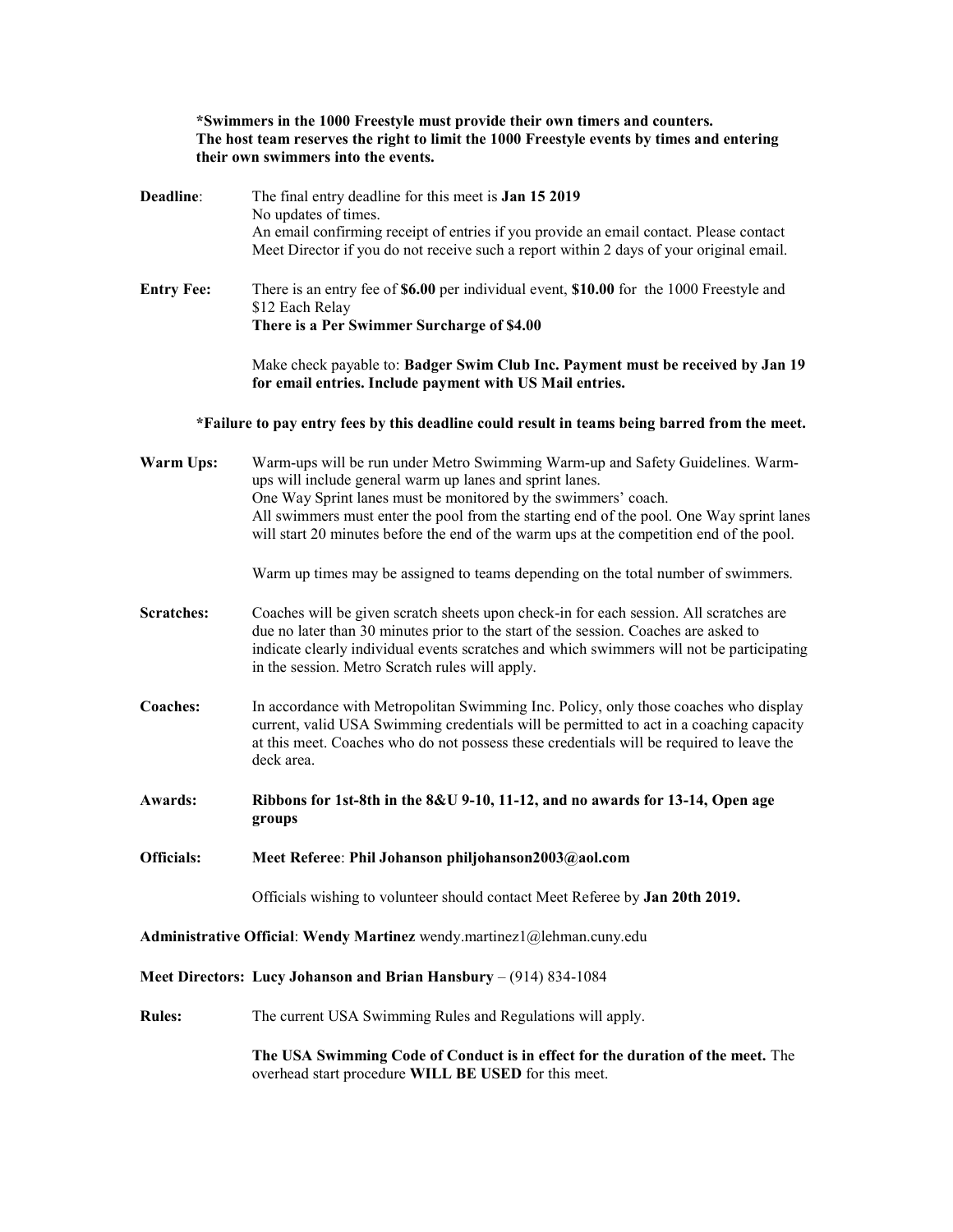- Safety: Metropolitan Safety and Warm-up procedures will be in effect. Marshals will be present throughout warm-ups and competition, and have the authority to remove, with the concurrence of the meet Referee, any swimmer, coach, club, or spectator for failure to follow the safety rules. "Any swimmer entered in the meet must be certified by a USA Swimming member coach as being proficient in performing a racing start or must start each race from within the water. When unaccompanied by a member-coach, it is the responsibility of the swimmer, or the swimmer's legal guardian, to ensure compliance with this requirement"
- Water Depth: USA 2011 202.3.7 Water depth from end of pool in shallow end is: 13 feet at 1 meter / 12 feet at 5 meters
- DISCLAIMER: Upon acceptance of his/her entries, the participant waives all claims against Badger Swim Club Inc., Lehman College, Metropolitan Swimming Inc., USA Swimming Inc., their agents or representatives for any injury occurring as a result of the meet. "It is understood that USA Swimming Inc. and Metropolitan Swimming, Inc. shall be free from liabilities or claims for damages arising by reason of injuries to anyone during the conduct of the event."
- Audio Visual Statement: Use of Audio or visual recording devices, including a cell phone, is not permitted in changing areas, rest rooms, locker rooms or BEHIND THE BLOCKS. "Operation of a drone, or any other flying apparatus, is prohibited over the venue (pools, athlete/coach areas, spectator areas and open ceiling locker rooms) any time athletes, coaches, officials and/or spectators are present."

Deck Changing: Deck changing is strictly prohibited and may result in removal from the meet.

Admissions: \$8.00 Admissions will be thru Online Advance Ticket Sales. All tickets will be sold online- link on the Badger Swim Club website. All children over the age of 5 require a ticket Meet will be available on meet mobile / No programs will be sold AT DOOR. ADMISSION without e-ticket will be \$10.00 per session, cash only – Please use the online system

PHOTOGRAPHER POLICY: Any photographer or videographer, who intends to take pictures at a Metropolitan Swimming sanctioned meet, must complete and submit a Photographer Registration Form to the Meet Director before commencing activity. Forms are available on the Metropolitan Swimming website as well as from the Meet Director.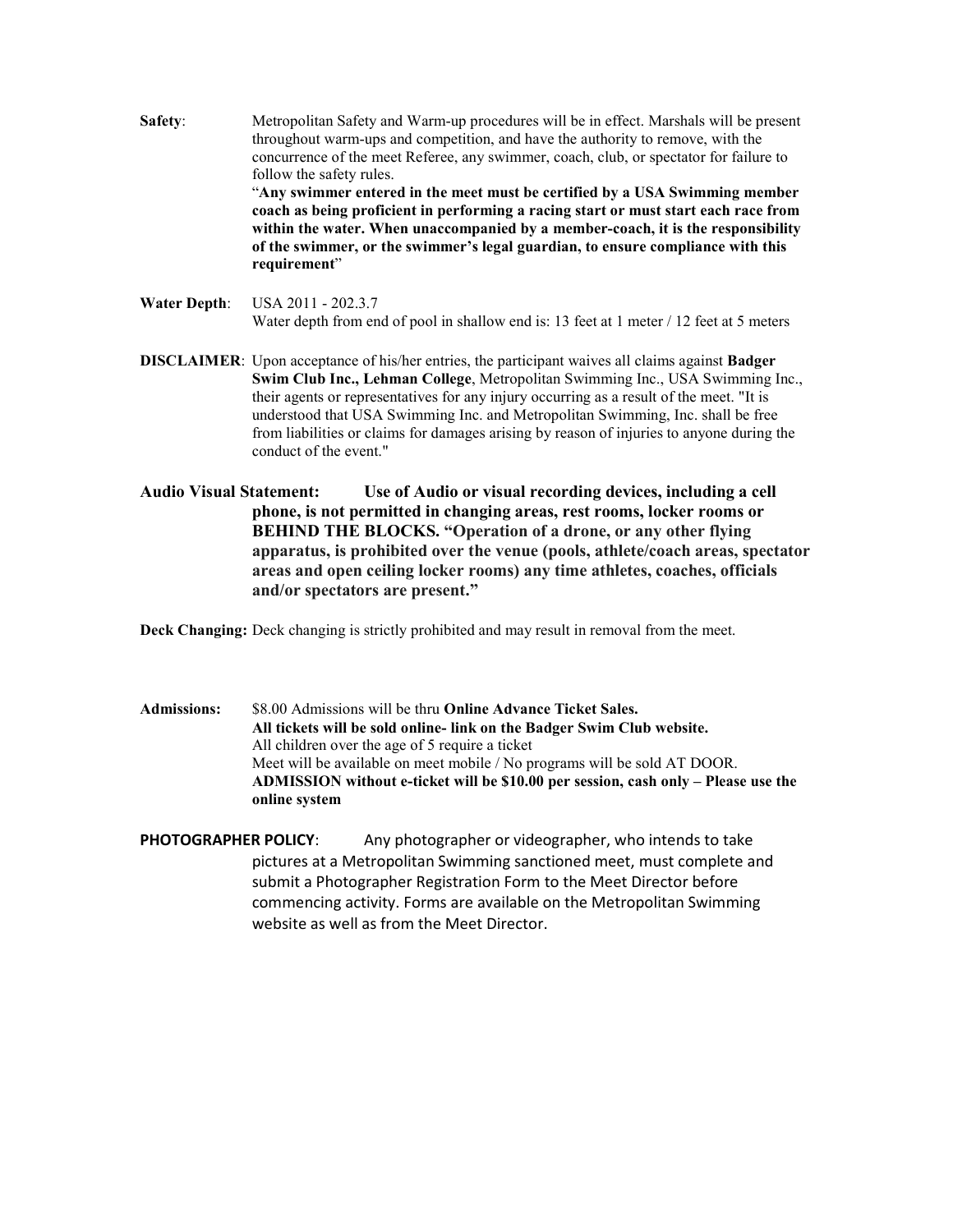PARKING: Fee based (cash) parking at College Supervised Lot, (100 yards from APEX).

#### DIRECTIONS TO LEHMAN COLLEGE APEX Bedford Park Boulevard between Goulden and Paul Aves.!

BY SUBWAY: Take the IRT #4 (Lexington) or IND 'D' to Bedford Park Boulevard and walk West on Bedford Park Blvd. past Paul Ave. to entrance on south side of street.

#### BY BUS: FROM WESTCHESTER:

(White Plains, Hartsdale, Scarsdale, Yonkers via Central Park Ave.) #20 or #2oX or (Yonkers via Getty Square/South Broadway/McClean Ave./Central Park Ave.) #4 to Bedford Park Blvd. Terminus and walk West.

BY CAR: Take Major Deegan Expressway (I-87) to the Van Cortlandt Park South Exit and turn left onto Van Cortlandt Ave. Proceed up the winding hill to Sedgwick Ave. And make left onto Sedgwick and continue uphill. Turn right at Goulden Ave. (keeping Reservoir on right) and go south to Bedford Park Blvd. Proceed two long blocks. Parking lots will be on your right.

#### Via Saw Mill River Parkway South

(it becomes the Henry Hudson Parkway) to Mosholu Parkway exit. Proceed on long exit ramp. At the second traffic light, before the subway underpass, turn right onto Paul Avenue. Go for two long blocks. At Bedford Park Boulevard, turn right. APEX building is on your left. Proceed to traffic light and then turn left onto Goulden. Parking lots will be on your right.

IMPORTANT! IN CASE OF EMERGENCY: Pool Office: 718- 960-7123 Meet Desk: 718-960-1134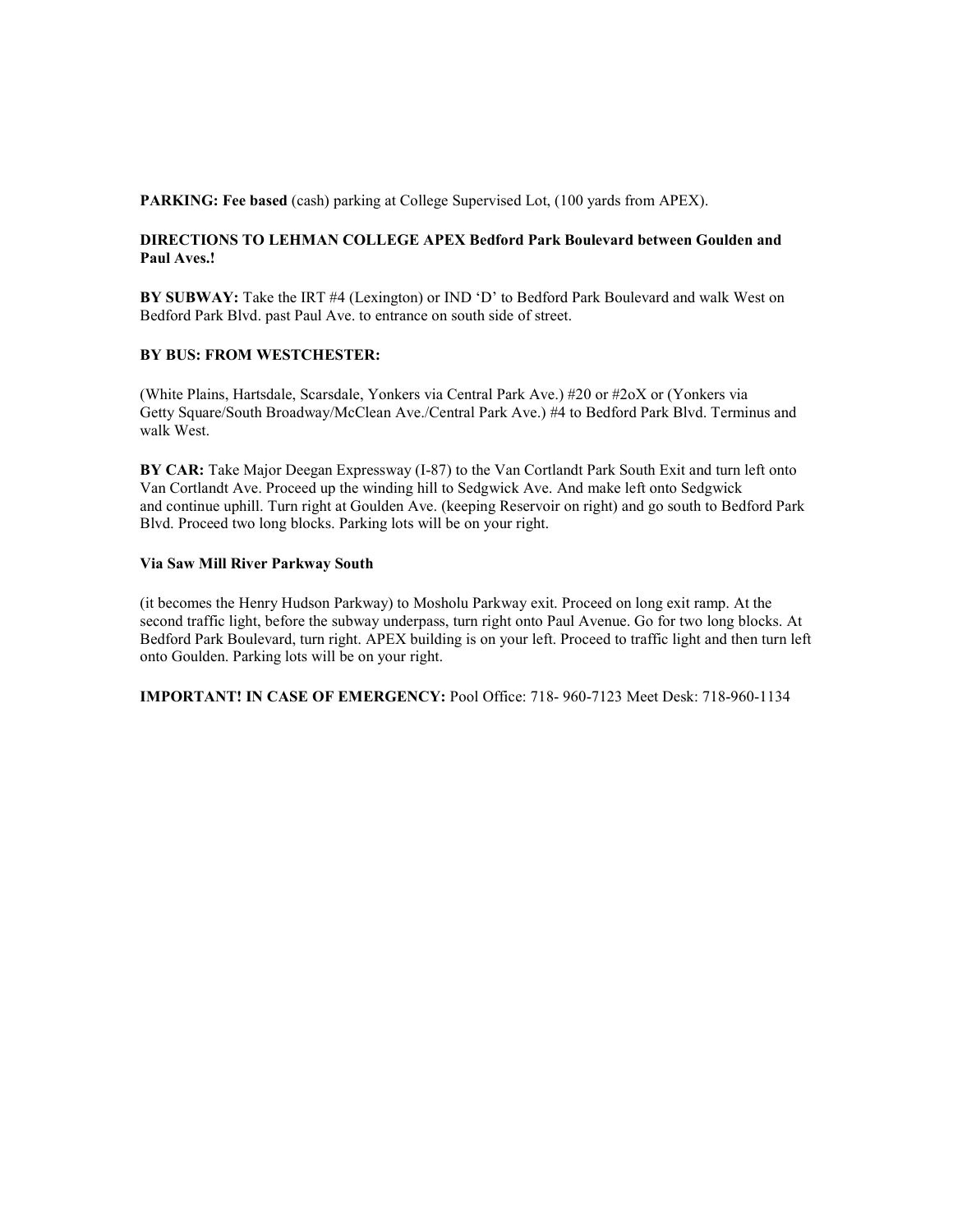#### Metropolitan Swimming, Inc. & Badger Swim Club Inc.

#### Mid-Winter Invite Swim Meet

#### Saturday - Sunday, Jan. 26/27 2019

#### \*\*\*WAIVER\*\*\*

In consideration of acceptance of this entry, I/we hereby, for myself/ourselves, my/our heirs, administrators and assigns, waive and release any and all claims against **USA-Swimming, Lehman College,** Metropolitan Swimming, Inc., Badger Swim Club Inc, and their staff, for any injuries and/or expenses occurred by me/us at the swim meet, or while on the road to and from the meet. I/we are bona fide amateur athletes and eligible to compete in all the events I/we have entered.

| NAME OF CLUB:                                                                                                                             |                                          |  |  |
|-------------------------------------------------------------------------------------------------------------------------------------------|------------------------------------------|--|--|
| USS CLUB ABBREVIATION:<br>SIGNATURE OF CLUB OFFICIAL, COACH, AND/OR PARENT OR GUARDIAN:                                                   |                                          |  |  |
|                                                                                                                                           |                                          |  |  |
|                                                                                                                                           | (print name)                             |  |  |
|                                                                                                                                           |                                          |  |  |
|                                                                                                                                           | (signature)                              |  |  |
| <u> 1980 - Jan Barat, amerikan bahasa di sebagai kecamatan di sebagai kecamatan di sebagai kecamatan di sebagai k</u>                     | (address)                                |  |  |
|                                                                                                                                           |                                          |  |  |
|                                                                                                                                           | (telephone)                              |  |  |
|                                                                                                                                           |                                          |  |  |
|                                                                                                                                           |                                          |  |  |
|                                                                                                                                           |                                          |  |  |
|                                                                                                                                           |                                          |  |  |
| LOCATION OF CLUB:<br>$\overline{\phantom{a}}$ (city)<br>(state)<br>NAME/PHONE #/E-MAIL ADDRESS of person to contact regarding this entry: |                                          |  |  |
|                                                                                                                                           |                                          |  |  |
| NAME/PHONE #/E-MAIL ADDRESS of person to contact regarding timers/officials:                                                              |                                          |  |  |
| <b>Individual Event Entries</b>                                                                                                           |                                          |  |  |
| <b>ENTRY</b> _______ Individual Entries $\hat{a}$ \$6.00 =                                                                                | $\mathbf S$                              |  |  |
| 1000yd freestyle $\omega$ \$10.00=                                                                                                        | $\mathbf S$                              |  |  |
|                                                                                                                                           |                                          |  |  |
| Relay Entries @ \$12=                                                                                                                     | \$                                       |  |  |
| Per Athlete Surcharge $\omega$ \$4.00 =                                                                                                   | \$                                       |  |  |
| $\sim$<br><b>SUMMARY: Total Entry Fees</b>                                                                                                | Checks Payable to Badger Swim Club, Inc. |  |  |
| <b>List All Unattached Swimmers:</b>                                                                                                      |                                          |  |  |
| Unattached Swimmer:<br>the company of the company of the                                                                                  | Unattached Swimmer:                      |  |  |
| Unattached Swimmer:<br>Unattached Swimmer:                                                                                                |                                          |  |  |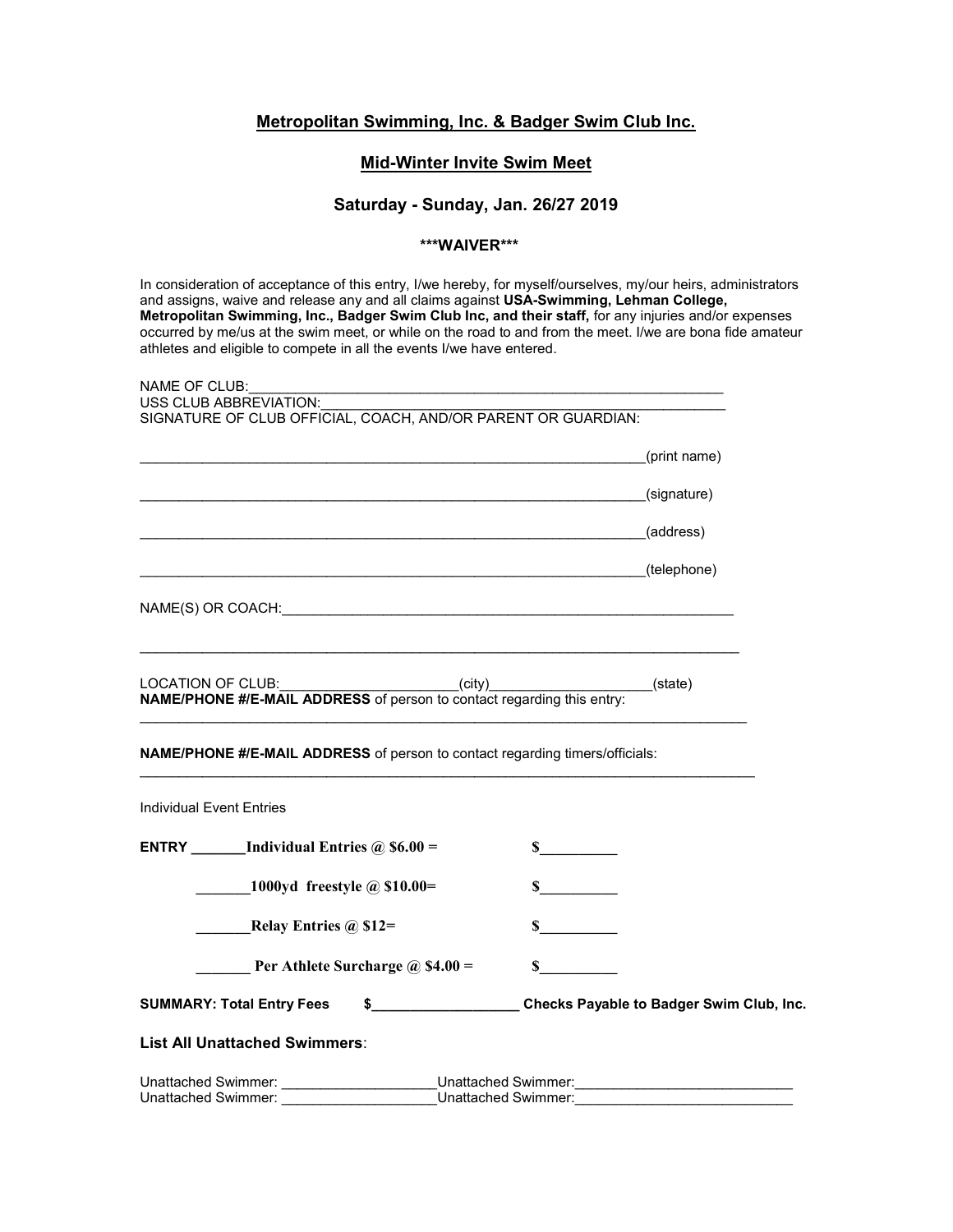### SATURDAY AM SESSION 7:30am Warm Up, 8:30 Start

#### GIRLS BOYS

|    | 8&U 100yd Free Relay  | 2  |
|----|-----------------------|----|
| 3  | 9-10 200yd Free Relay | 4  |
| 5. | 13-14 200yd IM        | 6  |
| 7  | 8&U 25 yd Free        | 8  |
| 9  | 9-10 50 yd Free       | 10 |
| 11 | 13-14 50 yd Free      | 12 |
| 13 | 8&U 50 yd Back        | 14 |
| 15 | 9-10 100 yd Back      | 16 |
| 17 | 13-14 200 yd Back     | 18 |
| 19 | 8&U 25 yd Breast      | 20 |
| 21 | 9-10 50 yd Breast     | 22 |
| 23 | 13-14 100 yd Breast   | 24 |
| 25 | 8&U 50 yd Fly         | 26 |
| 27 | 9-10 100 yd Fly       | 28 |
| 29 | 13-14 200 yd Fly      | 30 |

### SATURDAY PM SESSION 1:30pm Warm Up, 2:30 Start

#### GIRLS BOYS

| 31  | 11-12 200yd Free Relay | 32    |
|-----|------------------------|-------|
| 33  | Open 100 yd Free       | 34    |
| 35  | 11-12 50 yd Free       | 36    |
| 37  | Open 200 Back          | 38    |
| 39  | 11-12 100 Back         | 40    |
| 41  | Open 100 Breast        | 42    |
| 43  | 11-12 50 Breast        | 44    |
| 45  | Open 200 Fly           | 46    |
| 47  | 11-12 100 Fly          | 48    |
| 49* | Open 1000 Free*        | $50*$ |

\*Event May Be Limited at Host Team's Discretion. Swimmer Must Provide Her/His Own Timer.